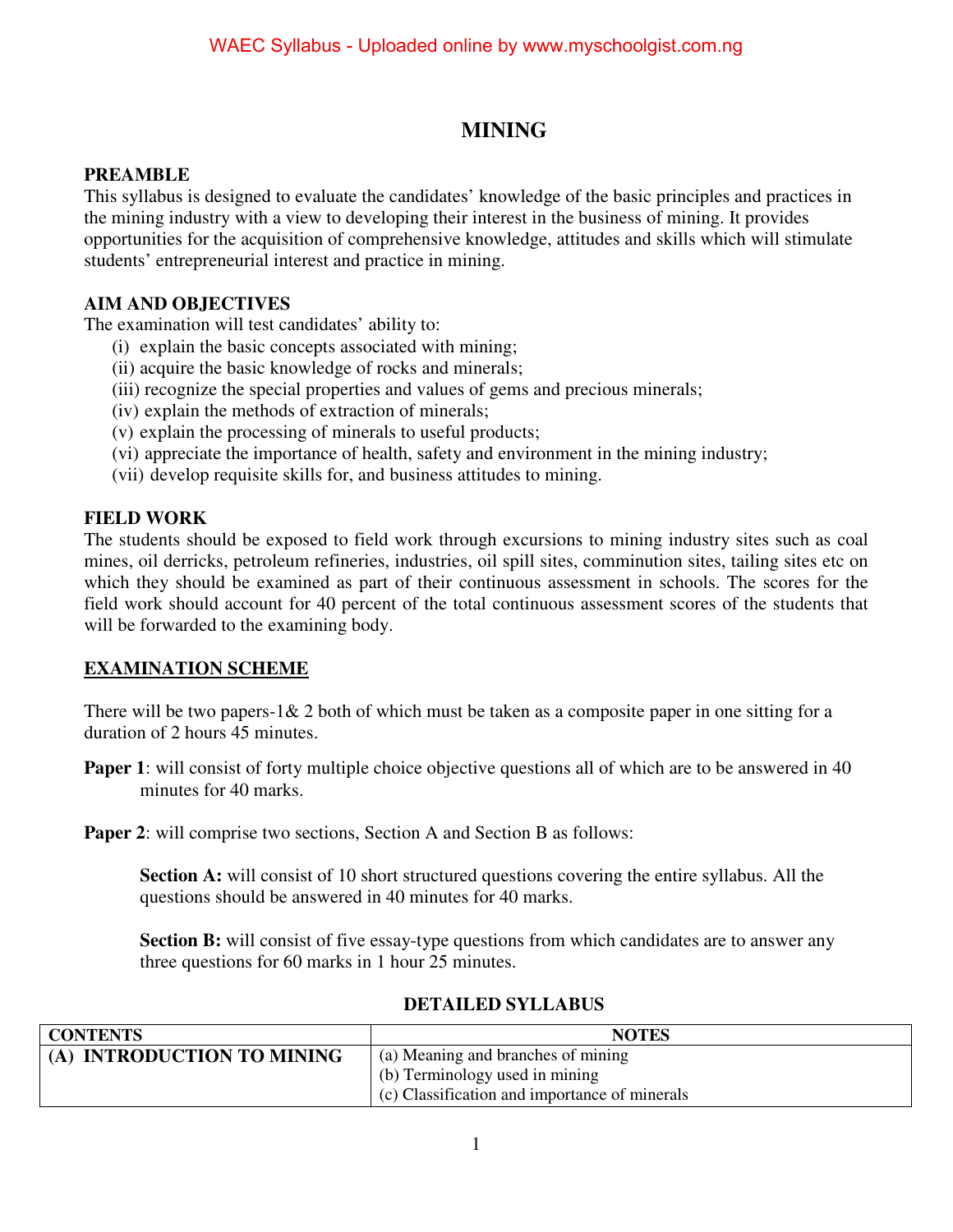| (d) Distribution of minerals in Nigeria                |
|--------------------------------------------------------|
| $(e)$ History of mining                                |
| (f) Mining activities in Nigeria                       |
| (g) Importance of minerals to man and national economy |

| <b>CONTENTS</b>                | <b>NOTES</b>                                                                                                       |
|--------------------------------|--------------------------------------------------------------------------------------------------------------------|
|                                | (h) Minerals markets and cartels                                                                                   |
|                                | (i) Mine accounting and sources of finance for mining ventures                                                     |
|                                | (j) Aspects of Nigerian minerals and mining Act, 2007                                                              |
|                                | (k) Mining titles acquisition                                                                                      |
|                                |                                                                                                                    |
| (B) BASIC GEOLOGY              | (a) Definition of Geology and its scope                                                                            |
|                                | (b) Relationship between Geology and Mining                                                                        |
|                                | (c) Structure of the Earth                                                                                         |
|                                | (d) Relative abundance of elements in the Earth's crust                                                            |
|                                | (e) Economic mineral potentials of Nigeria                                                                         |
|                                | (f) Rocks and rock types (igneous, sedimentary and metamorphic)                                                    |
|                                | (g) Rock-forming minerals                                                                                          |
|                                | (h) Physical and chemical properties of rock-forming minerals                                                      |
|                                | (i) Rock cycle                                                                                                     |
|                                | (j) Weathering                                                                                                     |
|                                | (k) Simplified geological map of Nigeria                                                                           |
|                                | (1) Mineral map of Nigeria                                                                                         |
|                                | (m) Collection and collation of geological data                                                                    |
|                                | (n) Interpretation of topographical and geological maps                                                            |
|                                | (o) Drawing of simple geological cross-section                                                                     |
| (C) STAGES OF DEVELOPMENT IN   | (a) Classification of mining methods (Surface and underground mining                                               |
| <b>MINING (BASIC CONCEPTS)</b> | methods)                                                                                                           |
|                                | (b) Choice of mining methods: Reasons for choosing surface or<br>underground mining methods                        |
|                                | (c) Surface mining methods: quarrying, open pit mining, open cast mining,<br>alluvial mining etc                   |
|                                | (d) Underground mining methods: room-and-pillar, longwall, cut-and-fill,<br>shrinkage, block caving, sub-level etc |
|                                | (e) Comparison of surface and underground mining methods                                                           |
|                                | (f) Justification of choice of methods                                                                             |
|                                | (g) Prospecting stage: meaning and outlines of prospecting techniques e.g.                                         |
|                                | geological technique, geophysical technique, geochemical technique,<br>remote sensing technique                    |
|                                | (h) Exploration stage: meaning and classification of exploration techniques                                        |
|                                | (e.g. geological technique, geophysical technique, geochemical                                                     |
|                                | technique, remote sensing technique)                                                                               |
|                                | (i) Meaning of feasibility study of a mining venture                                                               |
|                                | (j) Financial analysis in mining                                                                                   |
|                                | (k) Meaning of a mine, mine development, mineral processing design, mill                                           |
|                                | design, mining as actual exploitation, list of unit operations in mining                                           |
|                                | e.g. drilling, blasting etc.                                                                                       |
|                                | (l) Need for mineral processing, economic benefits of mineral processing,                                          |
|                                | list of unit operations in mineral processing                                                                      |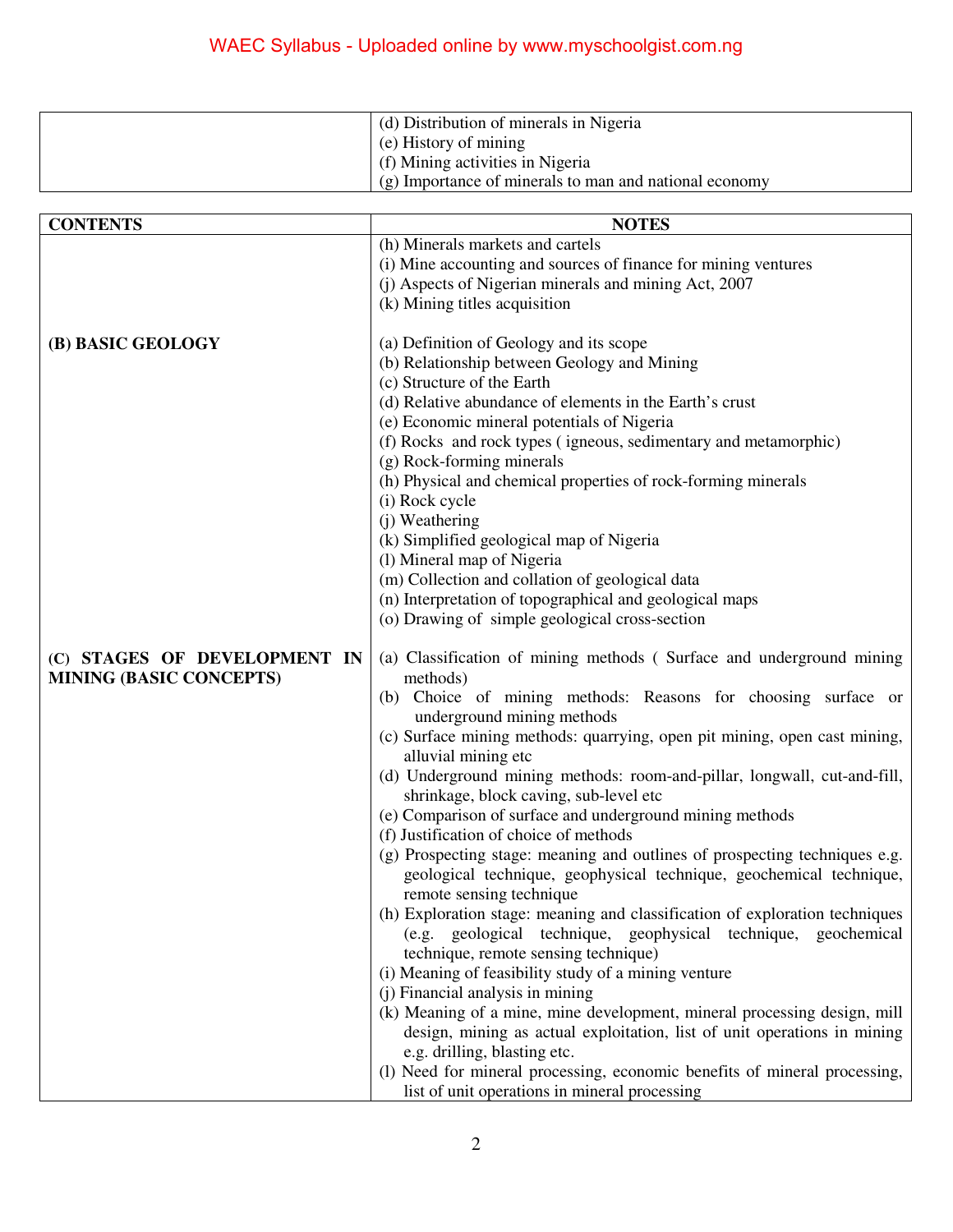# WAEC Syllabus - Uploaded online by www.myschoolgist.com.ng

|  | Meaning | and |  | processes of metal extraction                           | e.g. smelting |
|--|---------|-----|--|---------------------------------------------------------|---------------|
|  |         |     |  | (pyrometallurgy), hydrometallurgy and electrometallurgy |               |

| <b>CONTENTS</b>                                 | <b>NOTES</b>                                                                                                                                                                   |
|-------------------------------------------------|--------------------------------------------------------------------------------------------------------------------------------------------------------------------------------|
| (D) MINING METHODS                              | (a) Surface mining methods:                                                                                                                                                    |
|                                                 | (i) open pit as an example of surface mines, features of an open pit<br>mine, minerals mined by open pit method                                                                |
|                                                 | (ii) Open cast mine as example of surface mine, features of an open cast<br>mine                                                                                               |
|                                                 | (iii) Quarrying and Dimension Stones production: Meaning, products of<br>quarrying, uses of products, unit operations of a quarry, flow sheet<br>of the operations of a quarry |
|                                                 | (iv) Dimension stone production                                                                                                                                                |
|                                                 | (vi) Minerals that are mined by open cast method                                                                                                                               |
|                                                 | (b) Underground mining methods:                                                                                                                                                |
|                                                 | (i) Features of an underground mine<br>(ii) Basic concepts of underground mining methods e.g. square setting,                                                                  |
|                                                 | cut-and-fill, shrinkage, sub-level, long-hole, open long-hole, block-<br>caving, open-cut                                                                                      |
|                                                 | (c) Sea-floor mining                                                                                                                                                           |
|                                                 | (d) Moon and asteroid mining                                                                                                                                                   |
|                                                 | (e) Materials handling equipment e.g. conveyor belt, trucks, pay-loader<br>etc                                                                                                 |
| <b>INTRODUCTION TO</b><br><b>MINERAL</b><br>(E) | (a) Meaning of:                                                                                                                                                                |
| <b>PROCESSING</b>                               | Mineral processing, comminution terms, concentration terms, mill<br>accounting terms                                                                                           |
|                                                 | (b) Properties of minerals employed in mineral processing e.g. specific                                                                                                        |
|                                                 | gravity, magnetism etc                                                                                                                                                         |
|                                                 | (c) Main operations in mineral processing i.e. comminution and<br>concentration                                                                                                |
|                                                 | (d) Products of mineral processing e.g. concentrate and tailings,                                                                                                              |
|                                                 | middling (intermediate product), dewatering in mineral processing,<br>auxiliary operations, tailings disposal                                                                  |
| (F) GEMOLOGY AND LAPIDARY                       | (a) Meaning of gemology and lapidary<br>(b) Machines and tools in gemstone processing e.g. faceting machine,                                                                   |
|                                                 | grinding machine, polishing machine, etc<br>(c) Meaning and properties of gemstones                                                                                            |
|                                                 | (d) Types of gemstones based on shape, colour, size, refractive index etc.                                                                                                     |
|                                                 | (e) Characteristics and methods of identification of gemstones; quality<br>of gemstones                                                                                        |
|                                                 | (f) Unit of measurement of gemstones, prices of gemstones                                                                                                                      |
|                                                 | (g) Marketing and prices of gemstones                                                                                                                                          |
|                                                 |                                                                                                                                                                                |
|                                                 |                                                                                                                                                                                |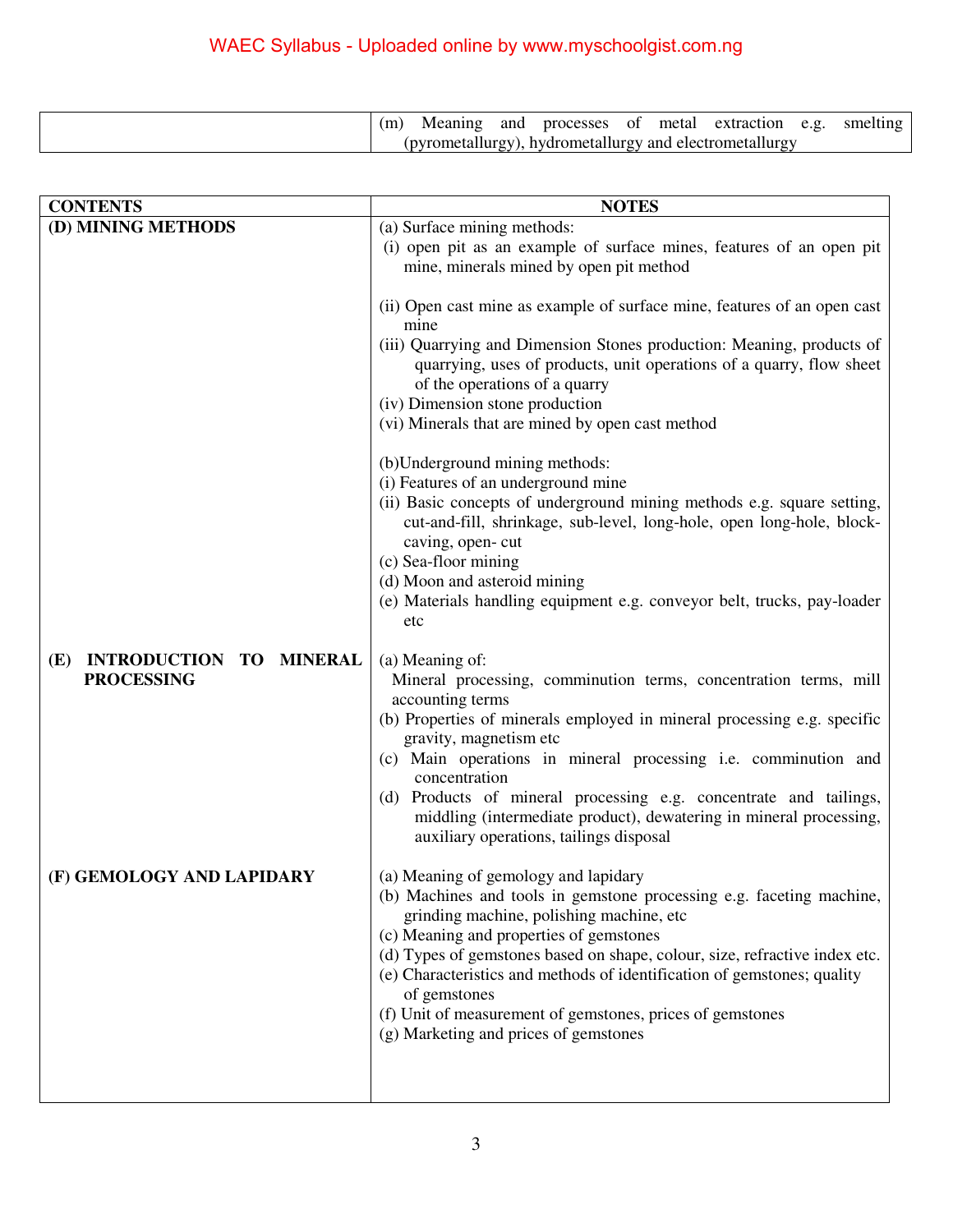| <b>CONTENTS</b>                    | <b>NOTES</b>                                                           |  |  |  |  |  |
|------------------------------------|------------------------------------------------------------------------|--|--|--|--|--|
| (G) HEALTH, SAFETY AND ENVIRONMENT | (a) Health hazards in mining                                           |  |  |  |  |  |
|                                    | (b) Safety requirements/measures in mining                             |  |  |  |  |  |
|                                    | (c) Impacts of mining on the environment                               |  |  |  |  |  |
|                                    | (d) Safety equipment and apparels used in mining - personal protective |  |  |  |  |  |
|                                    | equipment (PPE)                                                        |  |  |  |  |  |
|                                    | (e) Common diseases associated with mining industry                    |  |  |  |  |  |
|                                    | (f) Administering simple first aid, drugs/dressing material            |  |  |  |  |  |
|                                    | (g) Guidelines for accident reporting, steps for environmental control |  |  |  |  |  |
|                                    | (h) Basic issues in National policy on mineral development             |  |  |  |  |  |
|                                    | (i) Mining laws and regulations                                        |  |  |  |  |  |
|                                    | (j) Environmental protection laws                                      |  |  |  |  |  |
|                                    | (k) National policy on the environment                                 |  |  |  |  |  |

# **LIST OF FACILITIES AND MAJOR EQUIPMENT/MATERIALS REQUIRED**

| S/N            | <b>DESCRIPTION</b>                                   | <b>QUANTITY</b> |
|----------------|------------------------------------------------------|-----------------|
|                | Spring balance                                       |                 |
| $\overline{2}$ | Fire extinguishers                                   |                 |
| 3              | Sand and water bucket                                |                 |
| 4              | Specific gravity test apparatus(pycnometer)          | $\overline{2}$  |
| 5              | Model of open pit mine                               |                 |
| 6              | Model of underground mine                            |                 |
| 7              | Samples of common rocks and minerals e.g. limestone, | 5               |
|                | cassiterite                                          |                 |
| 8              | Samples of gemstone                                  | 5               |
| 9              | Globe                                                |                 |
| 10             | Petrological microscope                              | $\overline{2}$  |
| 11             | Binocular microscope                                 | $\overline{2}$  |
| 12             | Magnifying glass                                     | 10              |
| 13             | Topographical maps                                   | 5               |
| 14             | Geological maps                                      | 5               |
| 15             | Chart of periodic table of elements                  | 1               |
| 16             | Thermometers                                         | 5               |
| 17             | Electronic balance                                   |                 |
| 18             | <b>Beakers</b>                                       | 5               |
| 19             | Cylinders                                            | 5               |
| 20             | Petri dishes                                         | 5               |

## **SUGGESTED READING LIST**